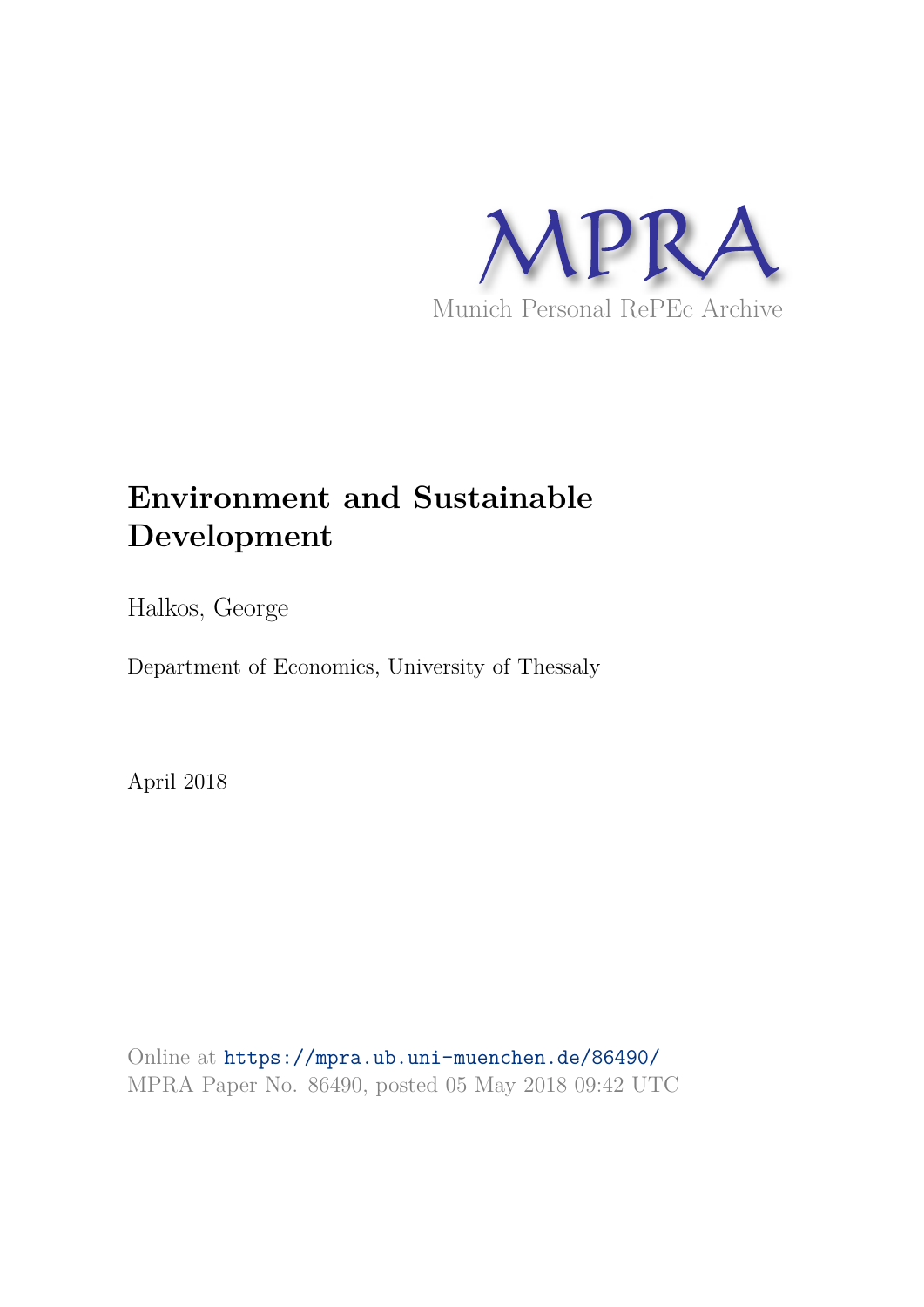# **Environment and Sustainable Development**

George Halkos Laboratory of Operations Research, Department of Economics, University of Thessaly

## **Abstract**

The severity of environmental problems and their socio-economic effects are important research issues as pollution and damages are local or global externalities implying market failures when in most of the cases the sources of pollution do not consider the full cost (including the related social costs) caused to others by their actions. Managing the various environmental problems and their associated implications is of interest to decision makers. Estimates of damage costs and a variety of other issues connected to changes in environmental quality and having to do with the importance of uncertainty and risk aversion are essential issues open to discussion. Furthermore, setting up competent policies requires cautious consideration of each source of pollution. For this reason, various features in the use of sufficient policies to cope with the various environmental problems, like people's awareness of environmental use and non-use values, institutional frameworks and similar concerns have to be considered. Policies to handle pollution and the related degradation have to take into account both the specific economic conditions as well as the structure of the associated sectors of each region.

**Keywords:**Environment; sustainability; development.

**JEL Codes:** O11, Q40, Q56, Q58.

**Editorial** to Special Issue entitled "Environment and Sustainable Development" in *International Journal of Global Environmental Issues*, 17(2/3): 111-116.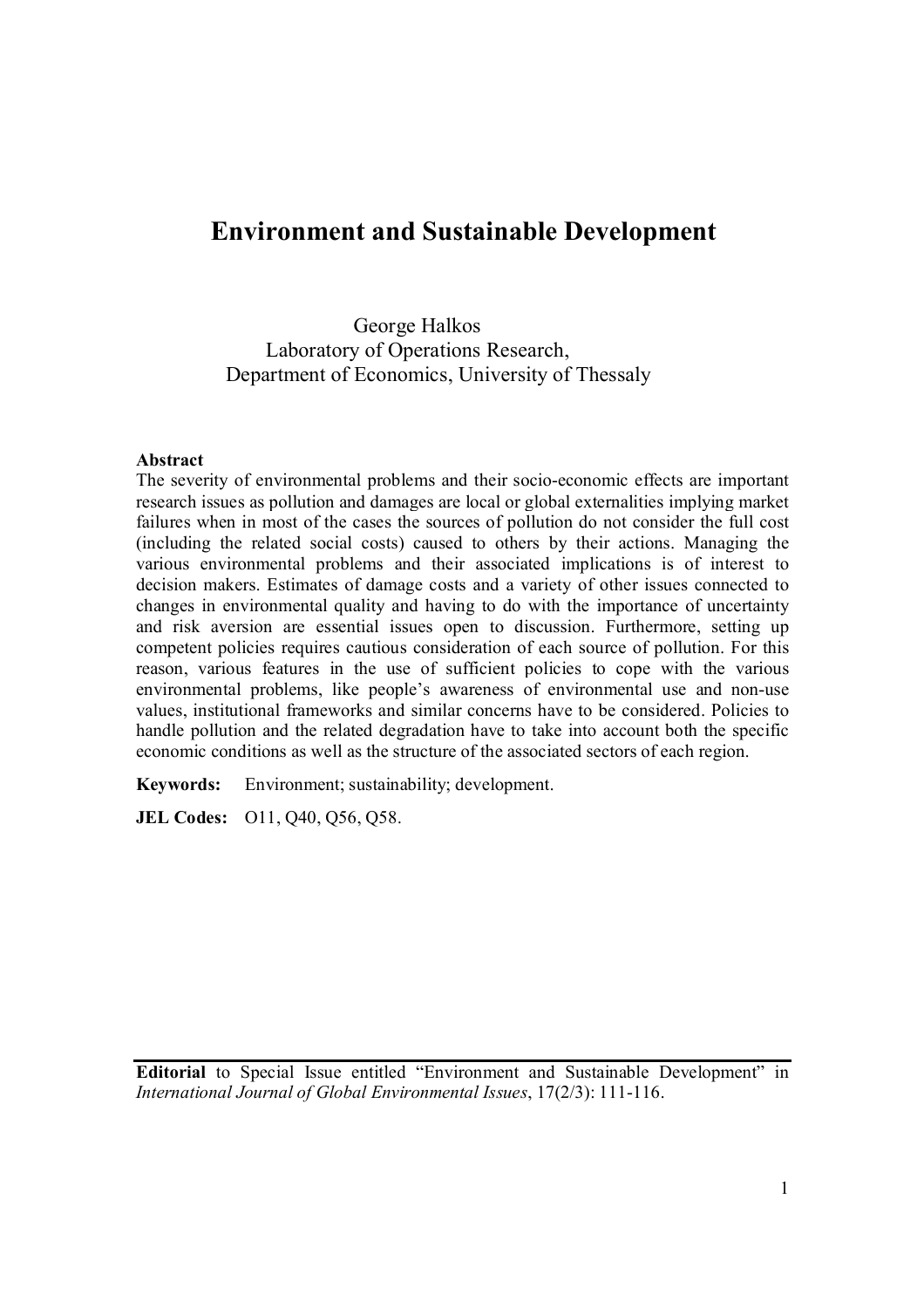#### **1. Risk management of environmental pollution**

 Pollution and environmental degradation caused by human economic activities have been the research interest in the last few decades. Serious environmental problems like acid rain, global warming, ozone depletion and contamination of air and water are complicated and difficult if not impossible to be managed by a single nation, implying the necessity for international cooperation (Halkos 1993, 1994, 1996). Tol (2001) states that isolated individual efforts are doubtful to have an important effect on the environment.

 The greater than ever global environmental problems such as climate change, damages in ecosystems, scarcity of natural resources and air and water pollution are signs that economic wealth in economies is at present undervaluing these environmental risks (Barbier 2015). In these lines it is useful to elaborate worldwide principles and general policy and legal outlines to encourage and rationalize such schemes. Progressing such a policy strategy is expected to create a self-reinforcing profit to investors and society but also to firms and countries. Gains to society are expected if more firms are involved in environmental risk management, and are rewarded with higher financing by investors. This is justified by firms starting diminishing natural resource scarcity, pollution and other environmental problems like climate change. These gains may be even more important, as firms decrease more and more the incidences and effects of environmental degradation imposed by their actions, by investing in pollution abatement, decreasing water use, switching to energy alternatives instead of fossil fuels, reducing hazardous wastes etc.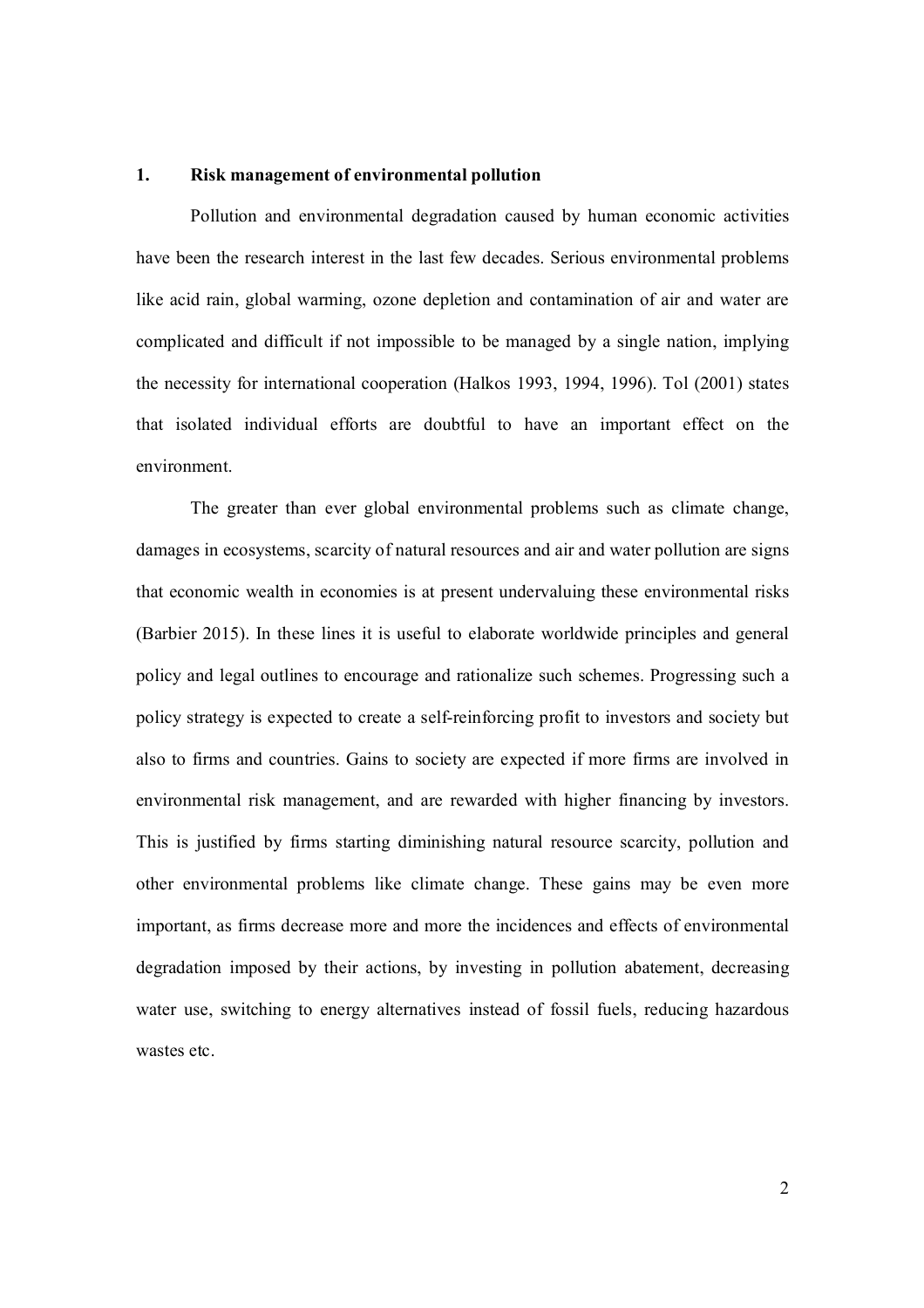In these lines the first paper by Edward Barbier and Joanne Burgess illustrates the relation between environmental risk management and investment decisions. Increased environmental risk management reduces firms' total cost of capital attracting more investors. It is shown that greater environmental risk may strengthen the after-tax cost of capital for a firm. On the other hand improved firms' environmental risk management demands a variety of matching policies. The empirical findings show that environmental risk may expand the cost and the amount of firms' debt. Another impact is the rise in the after-tax cost of equity capital. That is better environmental risk management is supposed to lower firms' total cost of capital making them more appealing to investors.

 Moving on and in terms of natural disasters, enormous losses of people's life and infrastructures are created by landslides generated by various factors like rainfall, soil, land use and land covers, etc. The size of landslide damages may be decreased or minimized by applying innovative landslide risk analysis models. The next paper by J. Velmurugan and M. Venkatesan uses Bayesian classification methods to construct an innovative Soft Bayesian Prediction Model (more adequate and precise than other data mining classifications) to categorize landslide occurrences. This is performed with spatial data analysis and the help of spatial knowledge databases and Global Information Systems in prominence regions of India.

# **2. Sustainability, environmental degradation and economic growth**

Conventional policies coping with environmental problems by using an ex-post management are likely to cause disturbing and permanent results to the environment (Zofio and Prieto, 2001). These circumstances started to alter from the Earth Summit in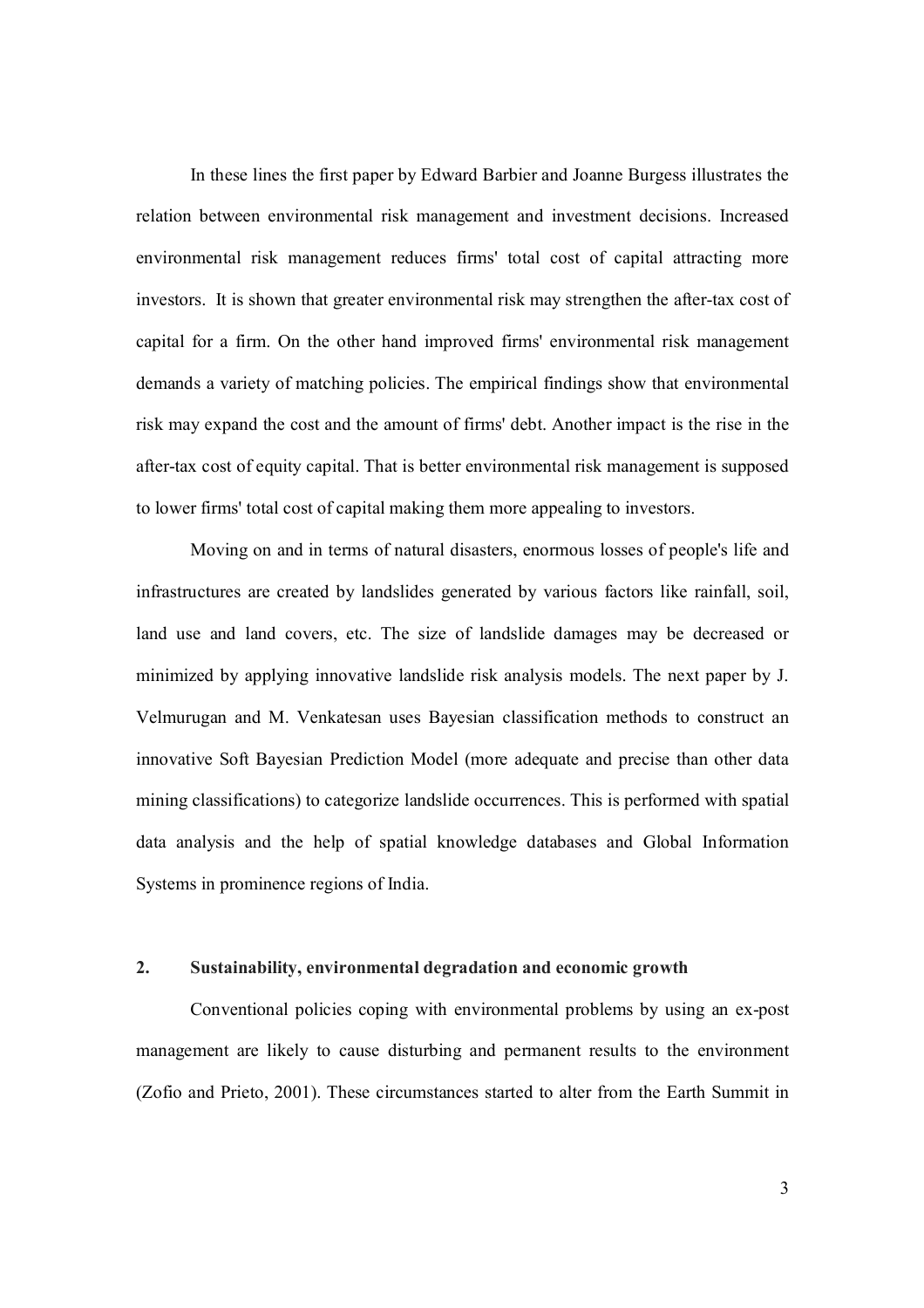Rio in June 1992. Since then, a large number of countries have adapted sustainable development and sustainability principals (Callens and Tyteca, 1999).

Sustainability is multidimensional and encloses socio-economic, biological and ecological features. Eco-efficiency may be considered as an important tool of sustainable development. Kuosmanen and Kortelainen (2005) classify eco-efficiency as the skillfulness to create the maximum level of economic production with the least feasible environmental degradation. Obviously the concept of eco-efficiency includes both economic and ecological features and can be employed both at firm and country level.

 Huppes and Ishikawa (2005) observe that eco-efficiency is a misunderstood notion expressing the four possible natures of eco-efficiency, namely environmental productivity, intensity, cost improvement and cost-effectiveness. For these ratios a rise in economic actions may be regarded as a negative environmental aspect, a rather static view of the reality (Porter and van der Linde, 1995) but this may be not the case in a dynamic viewpoint. For a firm or a country to attain dynamic competitiveness it is necessary to support sustainable development and researchers have to offer policy makers adequate measurements of eco-efficiency and sustainability. As a result, economic performance measures require adjustment to include environmental effects.

In these lines, an extensively used method is the creation of environmental indices using Data Envelopment Analysis (DEA). DEA is a suitable technique for measuring efficiency when there is a necessity to combine multiple inputs and outputs measured in different units into a single index. Then DEA estimates efficiency of decision making units, employing inputs to produce outputs. DEA as a *non-parametric method* relies on mathematical programming to identify efficient frontiers and generate effective entities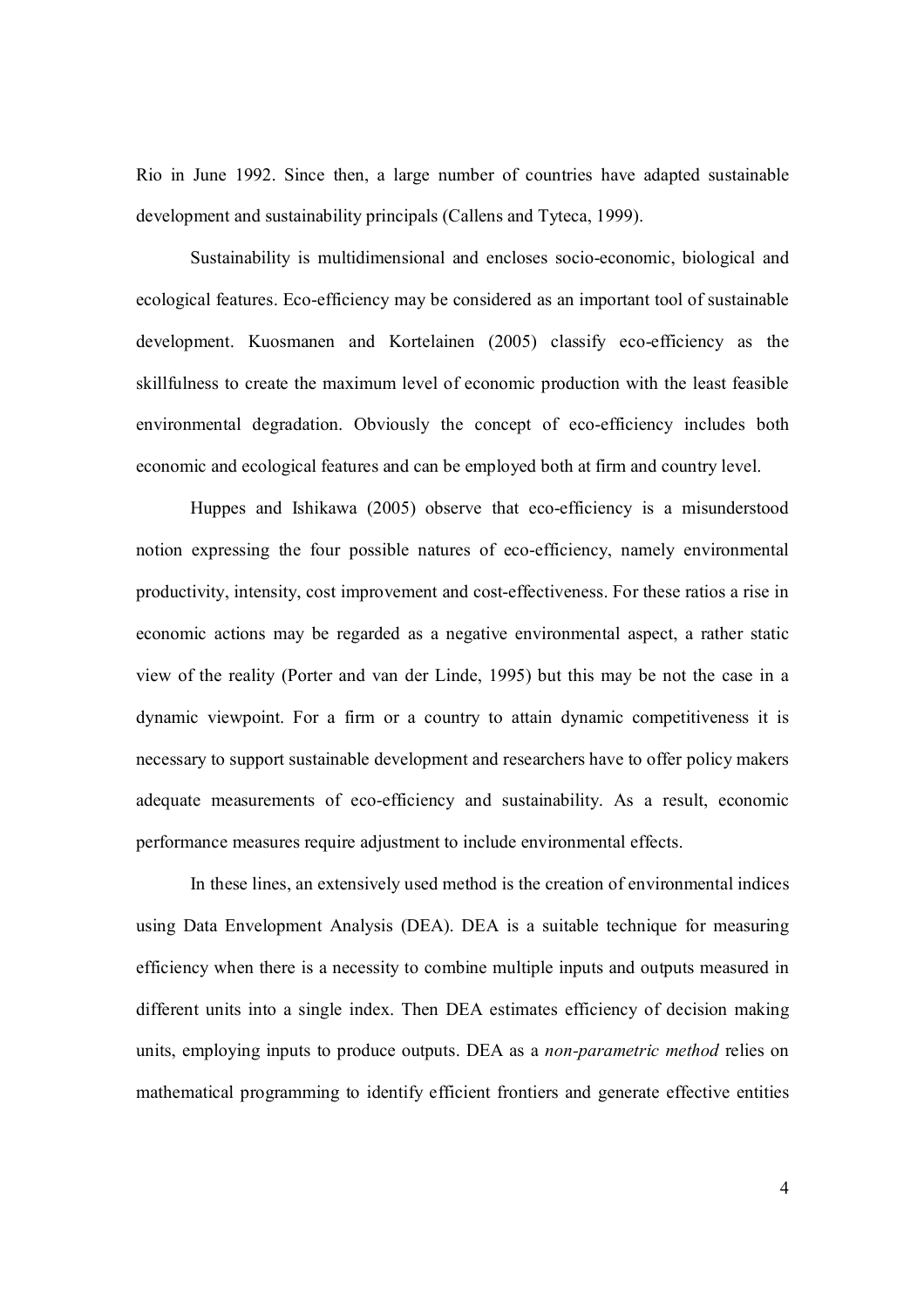that endow with benchmarks for measuring DMUs comparative efficiency. DEA allows for technical efficiency under constant and variable returns to scale and also the Malmquist index and its components (Halkos and Salamouris 2004; Halkos and Papageorgiou 2016; Bampatsou & Halkos 2016, 2017). A consideration of each DMU's productivity is summarized in productivity gains due to improvements in efficiency and technological progress, improvements in efficiency but with productivity losses, technological progress but with productivity losses, productivity gains when efficiency change equals to technological change, and productivity loss when efficiency change equals to technological change.

 The paper by Christina Bampatsou, George Halkos, Dimitra Kaika and Efthimios Zervas uses an input oriented Data Envelopment Analysis model with constant returns to scale, aggregating both productive and ecological factors into a comprehensive index of Total Factor Productivity (Malmquist) to reveal the total factor productivity index for the EU15 countries with the use of panel data on energy consumption for the time span 1995 to 2011. Apart from calculating the total factor productivity change index its driving forces are also recorded demonstrating if productivity gains stem mainly from improved efficiency or as a consequence of technological progress. It is also shown if the overall development is more driven by input-saving or environmental-saving processes. The comprehensive breakdown facilitates decision makers with more insights into the driving forces of productivity gains or losses.

 The empirical finding reveal that technical progress influencing the capacity to optimally combine inputs and outputs is the main feature for the instantaneous rise of desirable output and decline of undesirable byproduct for most decision making units for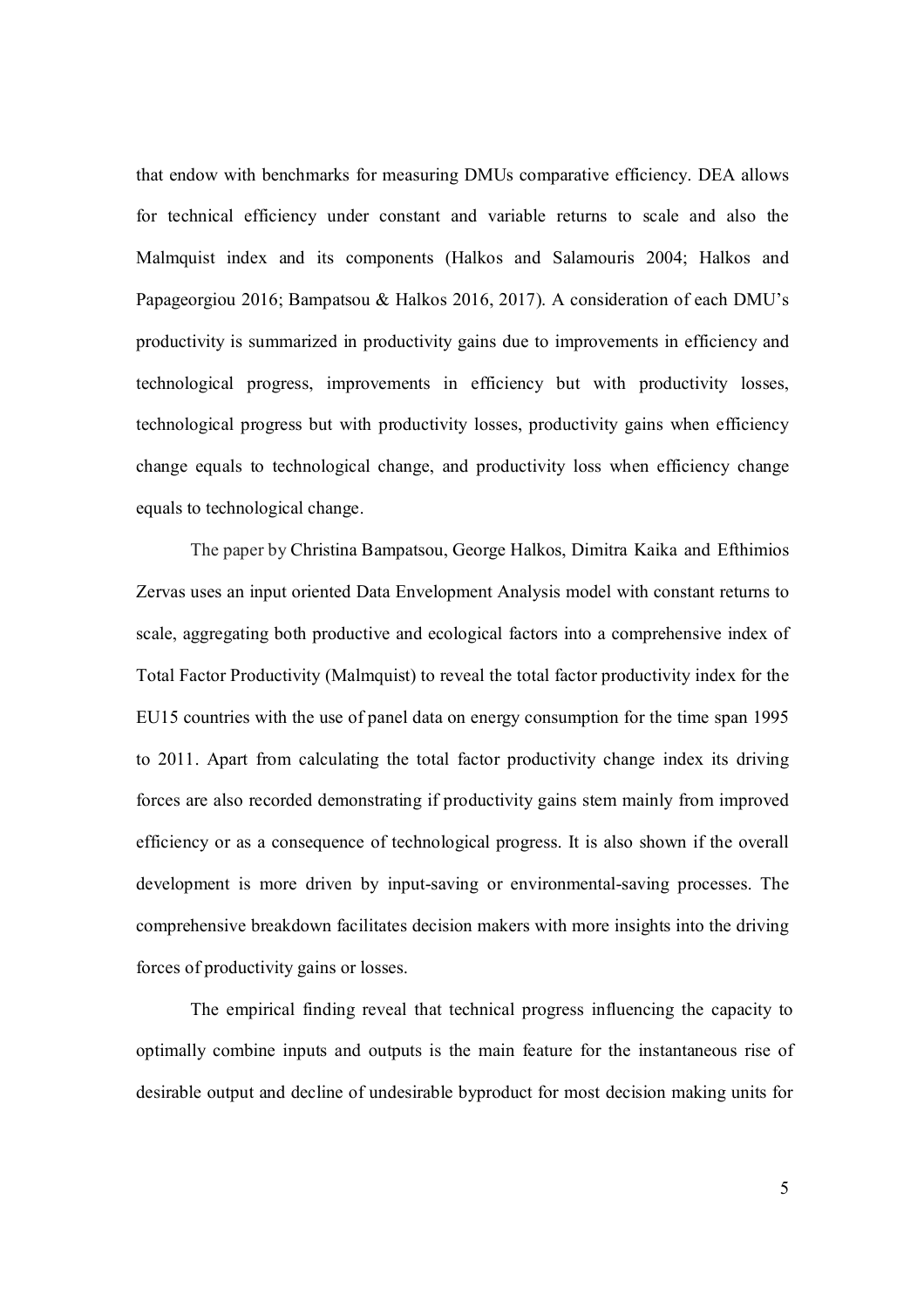the sample time period. The highest values of productivity gains are attained when the annual average growth of efficiency change is higher than one and lower than the annual average growth of technical efficiency. Conversely, the lowest values of productivity gains can be attained when annual average growth of efficiency change is lower than one and lower than the annual average growth of technical efficiency.

Moving on the relationship of air pollution and economic growth may be explored testing the validity of the environmental Kuznets curve hypothesis (Halkos 2003, 2006, 2013, 2015; Halkos and Tzeremes, 2011). In these lines the study by Dmitry Rudenko considers the hypothesis of the inverted U-shaped interdependence between environmental damage from air pollutant emissions and economic growth expressed by the gross regional product per capita in the Arctic regions of Russia. With the use of a panel data for 2000-2014, fully modified ordinary least squares panel long-run estimates proposed by Pedroni is applied to explore the validity of this hypothesis. It is fount that all regions of the Russian Arctic are on the increasing part of the curve with economic growth having no beneficial environmental effect in the Arctic. The necessity of concentrated policies and incentives to reduce air pollutant emissions in the Russian Arctic is emerging.

# **3. Sustainable tourism and environmental management**

 Sustainable tourism is an important matter for local and global communities because of several harmful matters on tourist destinations. By realizing the benefits from sustainable development, firms and societies can make attempts to incorporate these notions into their every day business practices. However achieving sustainability is not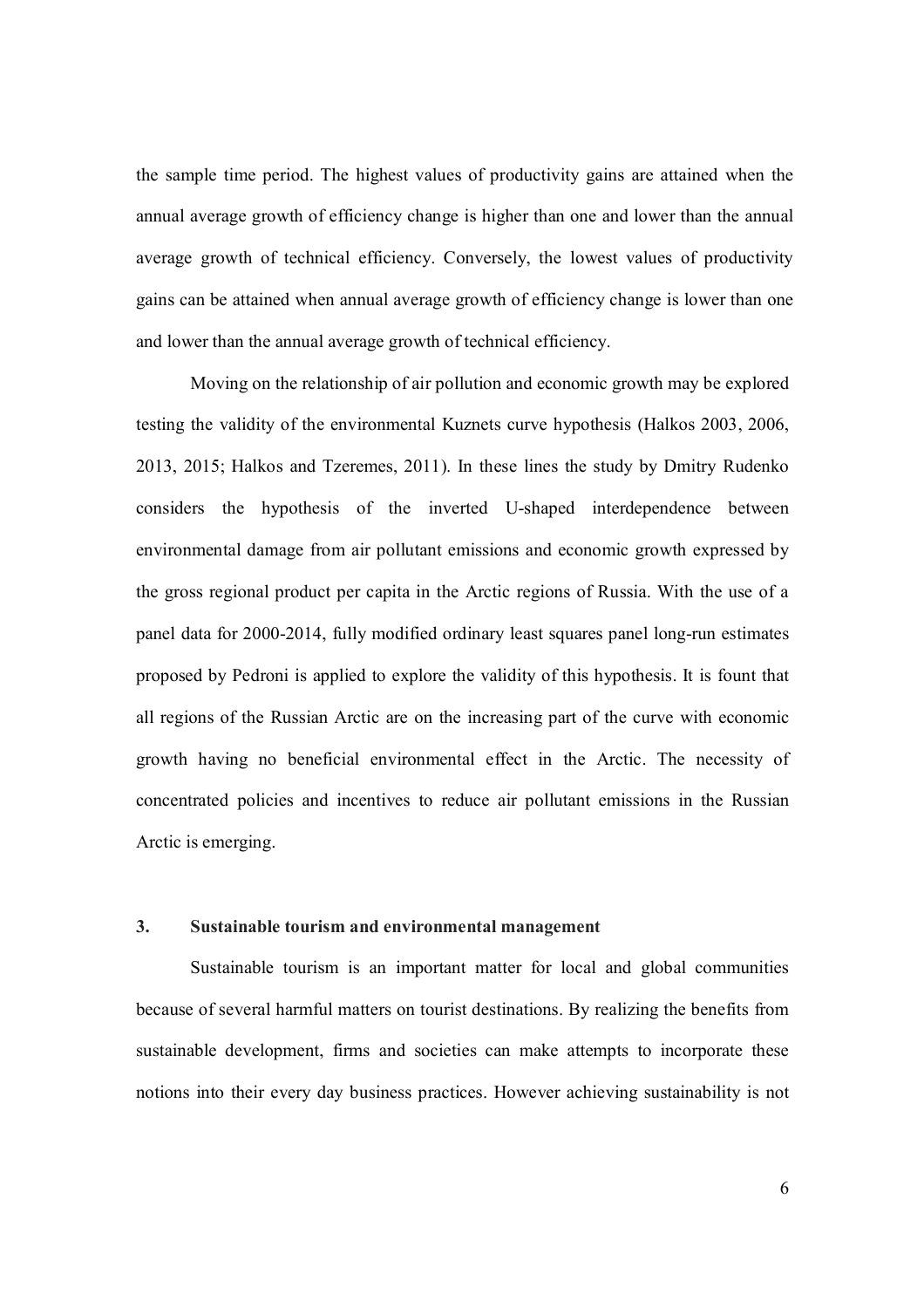easy and the implementation of sustainable development sometimes may fail as it is a long-term process demanding enormous financial and human resources, while its benefits become evident gradually and are likely only in a long-term point of view. Successful accomplishment of sustainable development demands adequate management systems and methods integrating them into the general strategy of the firm.

 In these lines the paper by Ioanna Giannoukou & Christina Beneki aims to present the factors, procedures and frameworks for a firm to effectively create, retain, progress and manage sustainable tourism development. These are appropriate and related to firms in the tourism industry like tourism agents, tour operators, hotels and restaurants. The results stem from developing sustainable tourism performance criteria and indicators divided into four key perceptions, namely institutional, economic, socio-cultural and environmental. For integrating these perceptions the Tourism Sustainability Balance Scorecard as management tool and methodology of the traditional Balanced Scorecard is expanded further identifying the causal relation between factors of firms in establishing priorities and targets rationally. This is a first effort to create guidelines for the design and planning of sustainability strategies in tourism sector.

 The study by Nemi Lorraine Escalante, Jonathan Uy, Hanah Marie Tonggol, Amando Radomes and Jr. Lanndon Ocampo tries to reveal alternative methods to cope with difficulties of cave sustainability in system dynamics. System dynamics permit different approaches in analyzing the whole tourist cave system and the various social, economic, and ecological factors ensuring that they are integrated for sustainability. For this reason two main policies for cave tourism sustainability are used to simulate long-run sustainability. To explore the dynamic effects of policies a case study is performed on an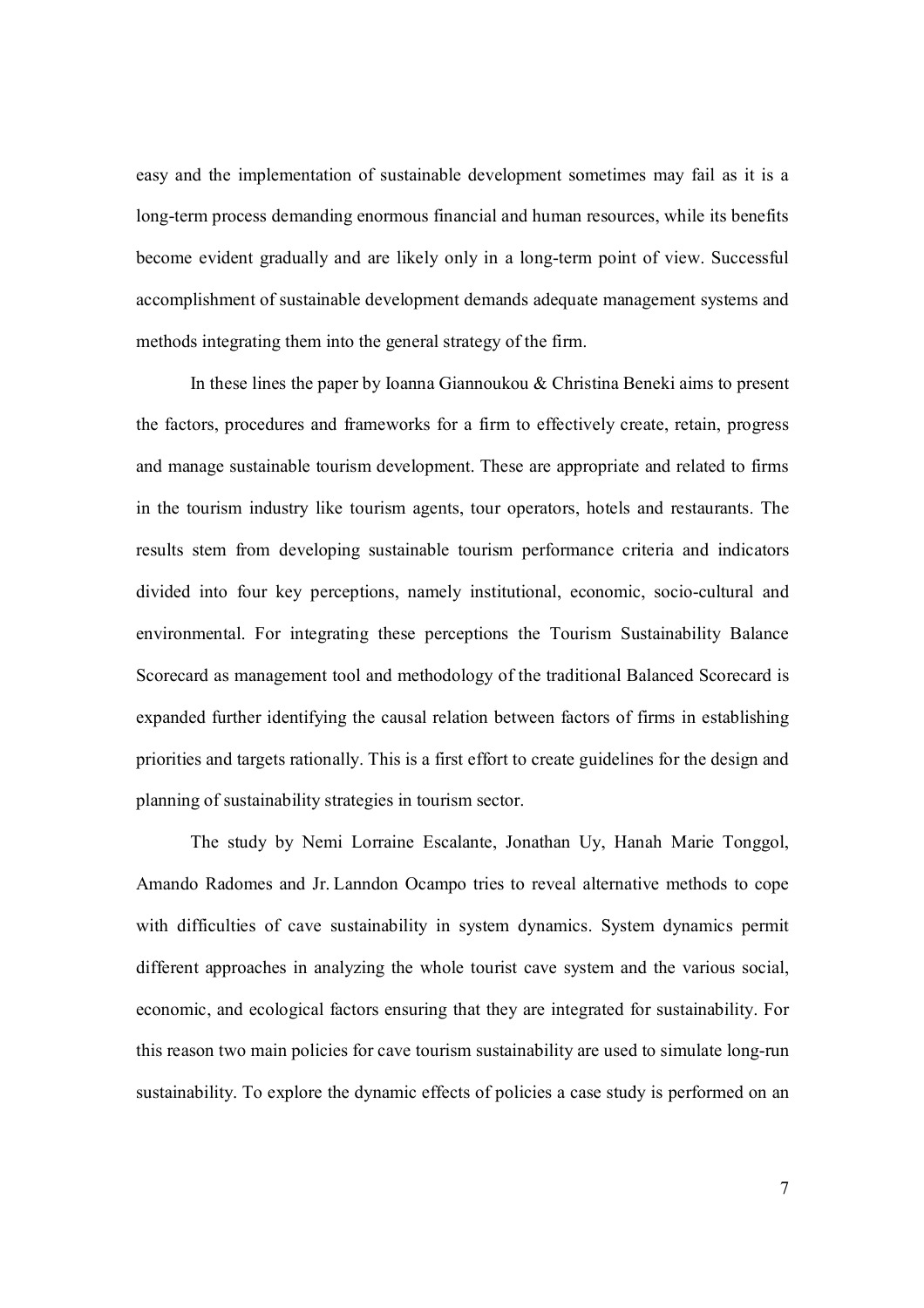emerging cave destination in Philippines finding that combining dynamic pricing and vegetation improvement is the best management policy to guarantee sustainable tourism in running the cave system. The empirical findings from this work establish general insights dependent with certain climatic conditions that require careful concern on differences among case specific values like carbon dioxide emission levels and calcium ion concentration.

 On the other hand, appropriate and thoughtfully planned environmental management policies are important in protecting the environment. Suitable valuation of direct and indirect environmental values seems to be a priority of achieving sustainability. In these lines the study by Dawit Diriba Guta and Djiby Racine Thiam discusses the disputes and opportunities related to the function of forestry in promoting water-energy and food security in Ethiopia. The historical and institutional context of forest management policy in the country are concisely highlighted first with an expressive framework taking into consideration interconnections emerging from simultaneous natural resources uses to follow. This proposed framework takes into account the competing activities between forest and other natural resources like water, energy and agricultural land use. The institutional situations and governance forms encouraging nexus management approaches are outlined. In this way necessary policy innovations to attain optimal economic and non-economic values of forest and other alternative natural resources practices are discussed. It is shown that current interactions detected between forestry management practices and water-energy-food security nexus create institutional coordination problems. These occur from heterogeneity between stakeholders in each associated sector (water, energy or food) requiring the promotion of a better organization

8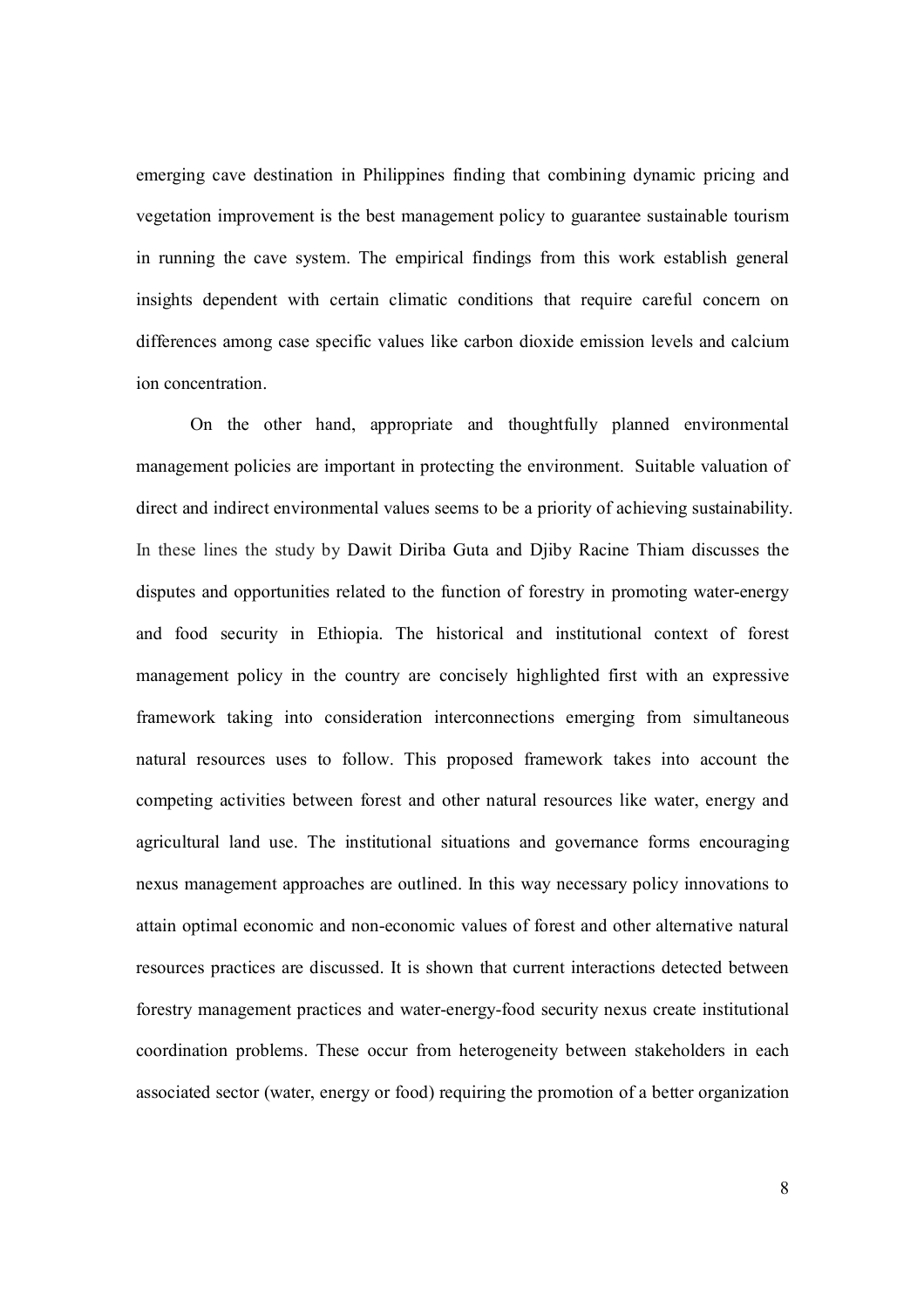effort to permit all involved stakeholders to obtain a general platform to express their concerns and access considerable comprises.

 Finally, the last study by Diptimayee Nayak, Bharati Puri and Vraijaindra Upadhyay examines the concepts of poor households living in and near an Indian national park (the Bhitarkanika), looking at the concepts of *conservatism* and *environmentalism* of the poor as a theoretical basis. Primary research is used for extracting values and motives hold to conserve this unspoiled beauty. Respondents, despite their low income levels, consider the non-use value important to conserve this mangrove wetland. Willingness to pay in terms of labor hours is almost 296 times higher than their WTP in terms of annual cash. Obviously different types of values related with conservation and non-use values form require full attention as important parts in such conservation, demanding recognition in policy decision making processes for sustainability.

## **4. Policy implications**

Relying on the empirical findings of the studies presented a number of policy implications emerge. Specifically:

- Environmental risk may increase both the cost and the amount of firm's debt with a rise in the after-tax cost of equity capital. This implies that improved environmental risk management may reduce total cost of capital making firms more attractive to investors.
- In categorizing landslide incidences, Bayesian classification methods may be used to construct more adequate and precise classifications like Soft Bayesian Prediction Models.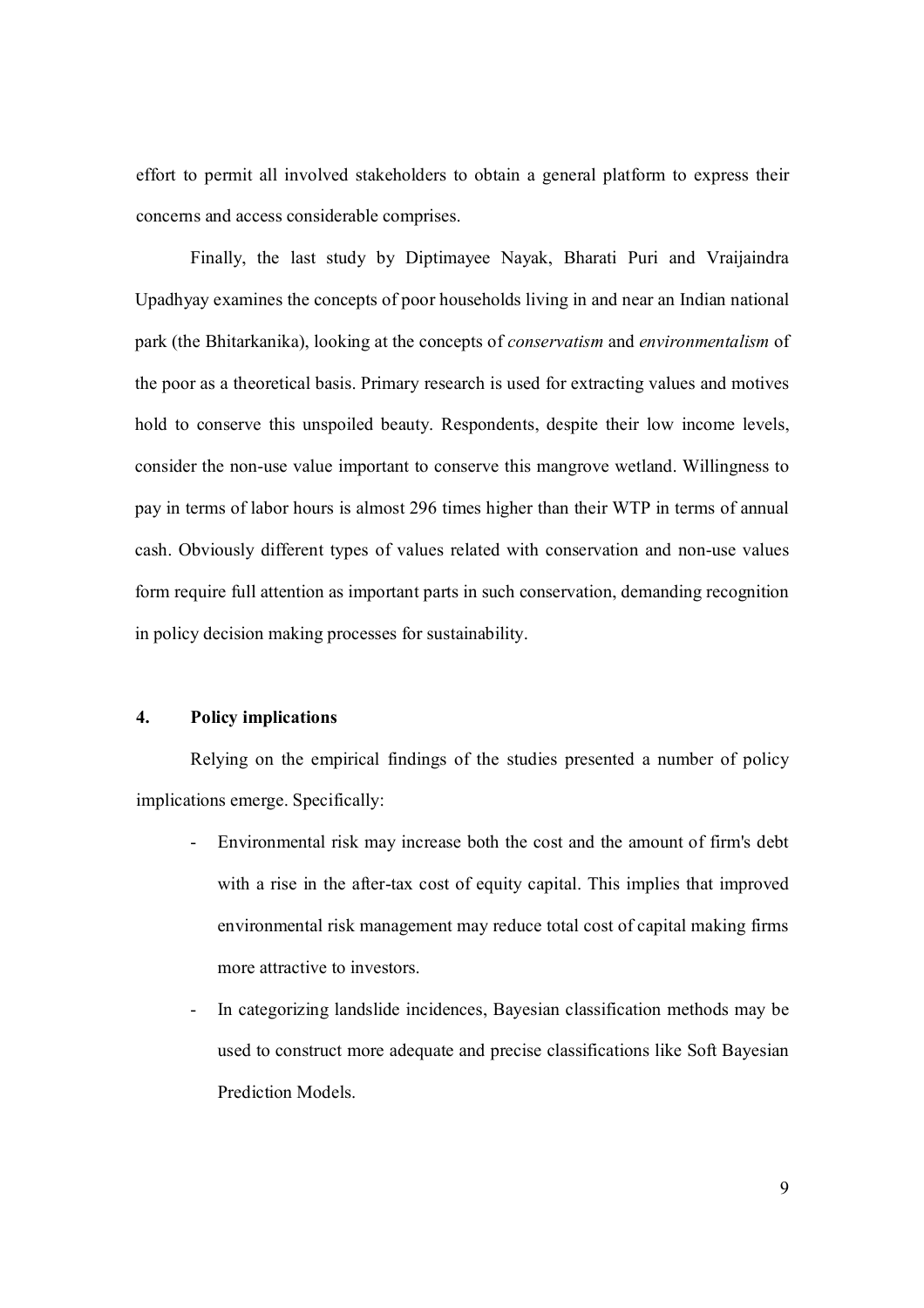- Technical progress affecting the ability to optimally merge inputs and outputs is the main feature for the simultaneous increase of desirable output and reduction of undesirable byproducts.
- In examining the income pollution relationship in the regions of the Russian Arctic the need of specifically focused policies and motives to cut down air pollution becomes apparent.
- Sustainable tourism performance criteria and indicators may be divided into four key insights: institutional, economic, socio-cultural and environmental.
- Specific climatic conditions require cautious consideration of the differences between case specific values like  $CO<sub>2</sub>$  emissions and pollutants' contents concentrations.
- Recent interactions between forestry management practices and water-energyfood security nexus generate institutional coordination difficulties with the heterogeneity between stakeholders in the sectors involved (water, energy or food) to require encouragement of better organization effort allowing stakeholders to express their concerns.
- Apparently dissimilar kinds of values associated with conservation and nonuse values require full attention in the nature's protection together with policies encouraging sustainability.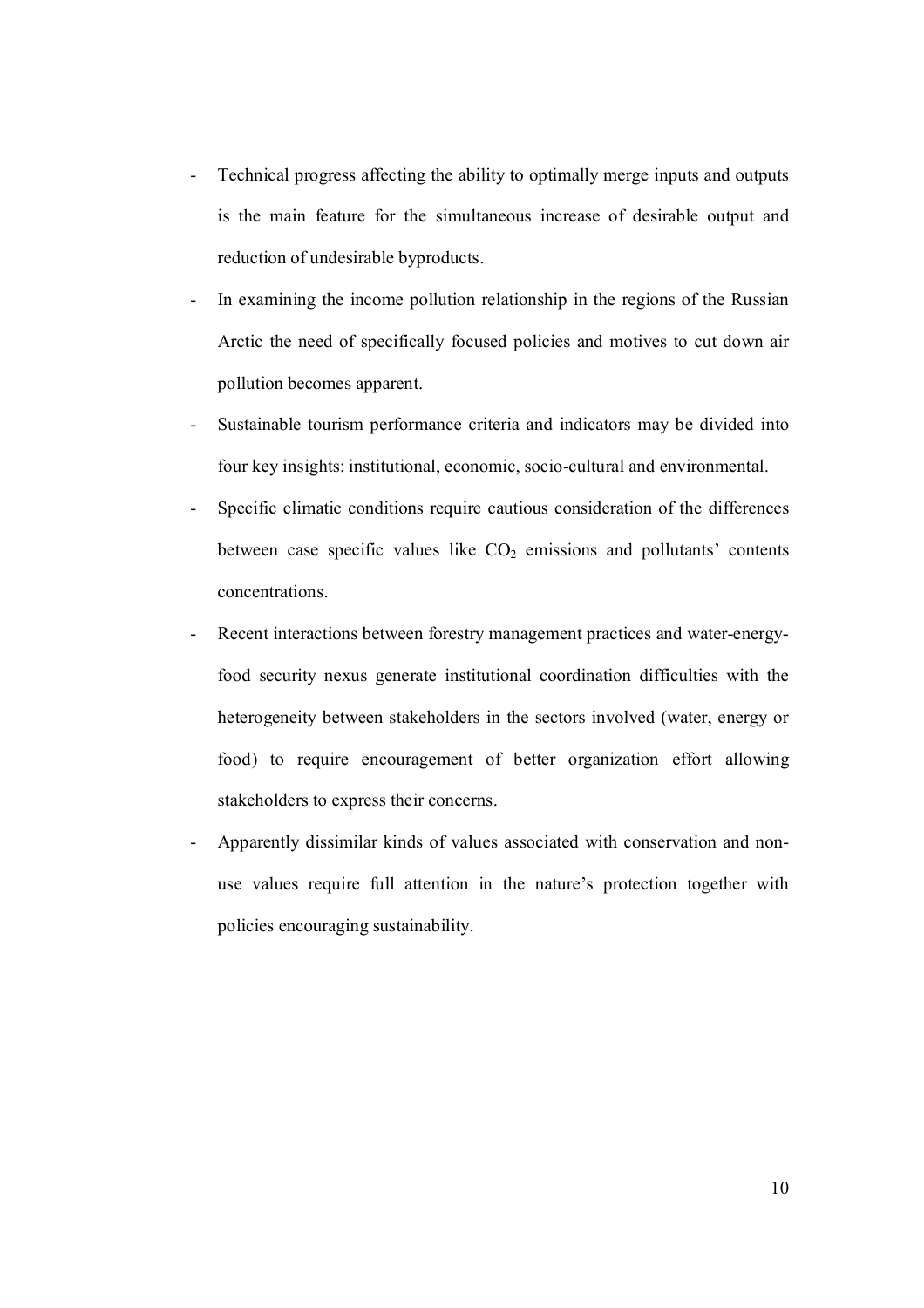#### **References**

- Bampatsou C. & Halkos G.E. (2016). Investigating the effect of efficiency and technical changes on productivity," MPRA Paper **76287**, University Library of Munich, Germany.
- Bampatsou C. & Halkos G.E. (2017). Technical efficiency, productivity change and environmental degradation. MPRA Paper **77176**, University Library of Munich, Germany.
- Barbier E.B. (2015). *Nature and wealth: Overcoming environmental scarcities and inequality*. Palgrave MacMillan, London.
- Callens I. and Tyteca D. (1999). Towards indicators of sustainable development for firms: A productive efficiency perspective. *Ecological Economics* **28:** 41-53.
- Halkos G.E. (1993). Sulphur abatement policy: Implications of cost differentials, *Energy Policy*, **21(10):** 1035-1043.
- Halkos G.E. (1994). Optimal abatement of sulphur emissions in Europe, *Environmental & Resource Economics,* 4(2): 127-150.
- Halkos G.E. (1996). Incomplete information in the acid rain game, *Empirica*, **23(2)**: 129- 148.
- Halkos G.E. (2003). Environmental Kuznets Curve for sulfur: evidence using GMM estimation and random coefficient panel data models, *Environment and Development Economics*, **8(4)**: 581-601.
- Halkos G.E. (2006). Economic Development and Environmental Degradation: Testing the existence of an Environmental Kuznets Curve at Regional Level. Conference Paper ersa06p527, 46<sup>th</sup> Congress of the European Regional Science Association (ERSA): "Enlargement, Southern Europe and the Mediterranean", August  $30<sup>th</sup>$ -September 3<sup>rd</sup> 2006, Volos, Greece.
- Halkos G.E. (2013). Exploring the economy-environment relationship in the case of sulphur emissions. *Journal of Environmental Planning and Management*, **56(2)**: 159-177.
- Halkos G.E. (2015). Climate change actions for sustainable development. *International Journal of Innovation and Sustainable Development*, **9(2)**: 118-136.
- Halkos G.E. and Salamouris D.S. (2004). Efficiency measurement of the Greek commercial banks with the use of financial ratios: a data envelopment analysis approach. *Management Accounting Research,* **15(2):** 201-224.